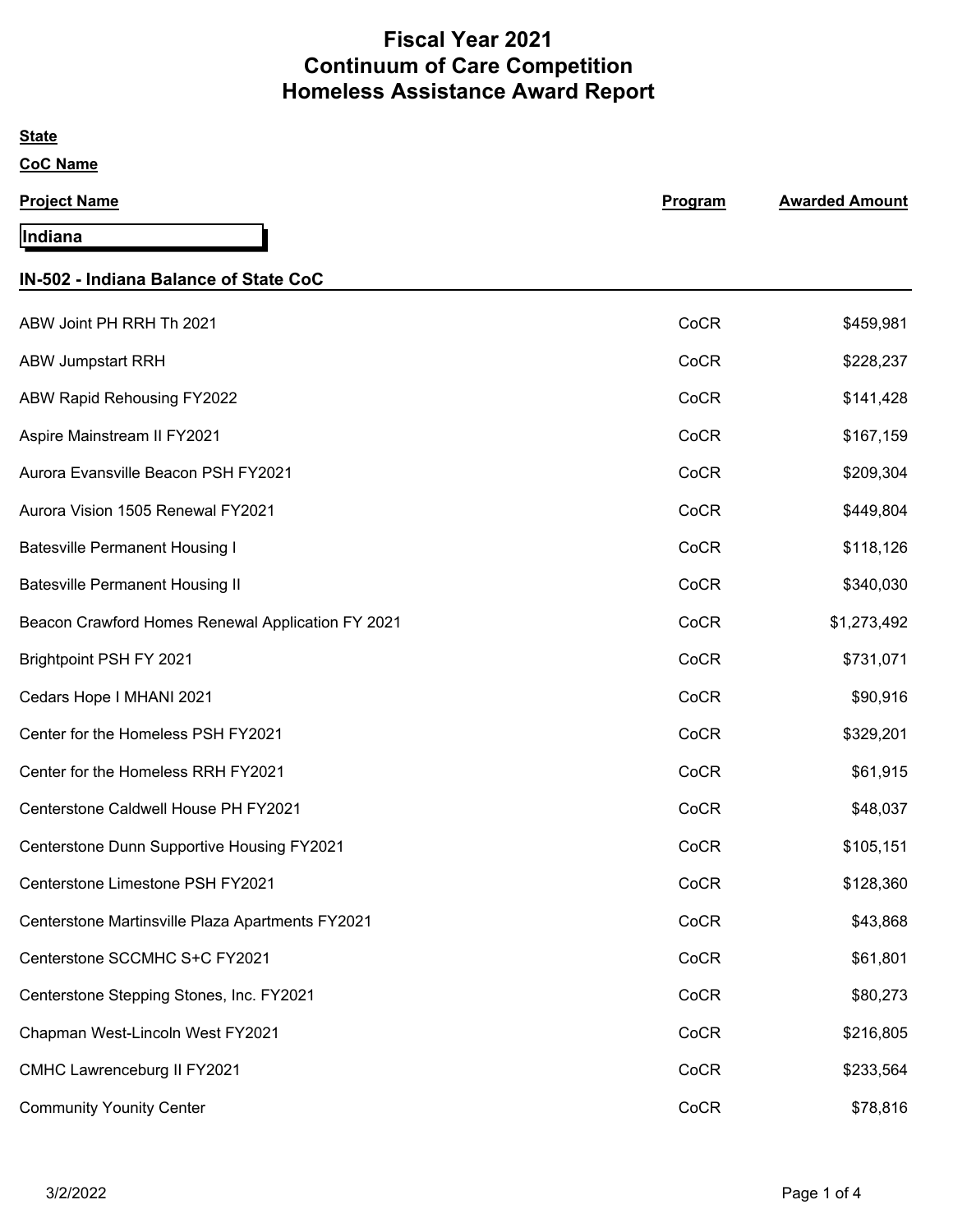#### **State**

## **CoC Name**

| <b>Project Name</b><br>Continuum of Care Renewal FY2021 (HUD CoC) | Program<br>CoCR | <b>Awarded Amount</b><br>\$429,244 |
|-------------------------------------------------------------------|-----------------|------------------------------------|
| Coordinated Entry SSO FY2021                                      | CoCR            | \$274,000                          |
| Creekview                                                         | CoCR            | \$197,298                          |
| ECHO LP2/Ren16 FY2021                                             | CoCR            | \$300,608                          |
| Edgewater Scattered Site PSH FY2021                               | CoCR            | \$207,758                          |
| FSAHC Jackson Street Commons FY2021                               | CoCR            | \$196,269                          |
| FSAHC RRH FY2021                                                  | CoCR            | \$119,138                          |
| FY2021 Bridges Supportive Housing                                 | CoCR            | \$162,819                          |
| FY2021 Housing Links                                              | CoCR            | \$91,432                           |
| Garvin Lofts Renewal FY2021                                       | CoCR            | \$358,401                          |
| Gary Pathway FY2021                                               | CoCR            | \$523,502                          |
| HMIS BoS FY2021                                                   | CoCR            | \$579,912                          |
| Housing Opps McCord Rapid Rehousing FY2021                        | CoCR            | \$68,577                           |
| Housing Opps Porter Starke Supportive Housing FY2021              | CoCR            | \$234,200                          |
| <b>IHCDA CoC II FY2021</b>                                        | CoCR            | \$656,657                          |
| <b>IHCDA CoC III FY2021</b>                                       | CoCR            | \$487,129                          |
| <b>IHCDA DV Coordinated Entry FY2021</b>                          | CoCR            | \$275,000                          |
| <b>IHCDA Statewide DV RRH FY2021</b>                              | CoCR            | \$1,487,684                        |
| IHCDA Statewide DV THRRH FY2021                                   | CoCR            | \$585,029                          |
| IN BoS Planning Project FY2021                                    | CoC             | \$786,859                          |
| Integrated Permanent Supportive Housing I FY2021                  | CoCR            | \$367,072                          |
| Kosciusko County RRH FY2021                                       | CoCR            | \$160,671                          |
| Lawrenceburg Consoldiated                                         | CoCR            | \$223,706                          |
| LifeSpring PSH Renewal FY2021                                     | CoCR            | \$231,143                          |
| LTHC Rapid Re-Housing Renewal FY21                                | CoCR            | \$260,320                          |
| LTHC SSO CE New Project FY21                                      | CoC             | \$169,950                          |
| LTHC Union Place PSH Apartments Renewal FY21                      | CoCR            | \$467,160                          |
| Lucas Place Renewal FY2021                                        | CoCR            | \$112,679                          |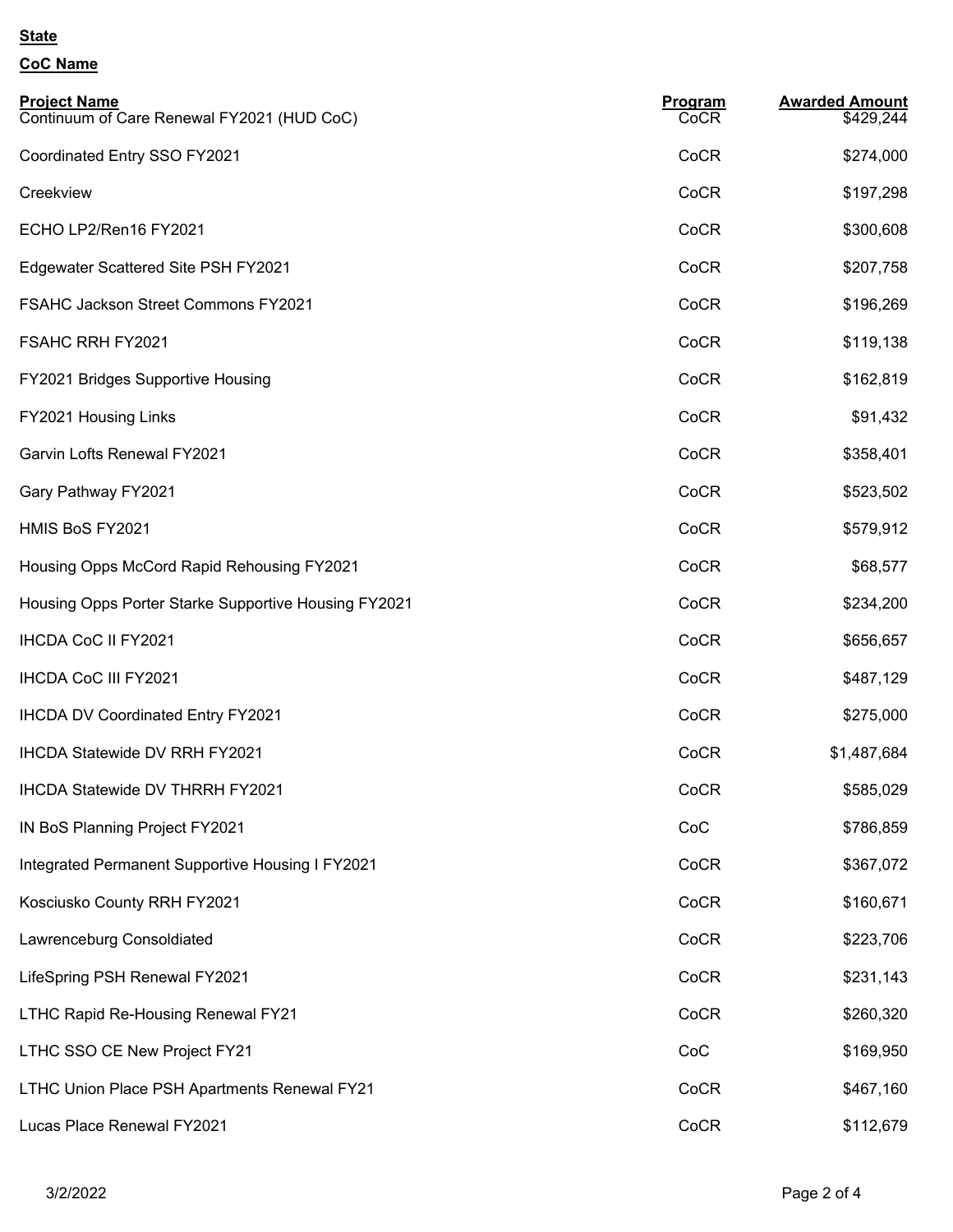#### **State**

## **CoC Name**

| <b>Project Name</b><br>Marion Veterans Program                      | Program<br>CoCR | <b>Awarded Amount</b><br>\$156,192 |
|---------------------------------------------------------------------|-----------------|------------------------------------|
| MHA West Central IN YOUnity Village/Terre Firma Consolidated FY2021 | CoCR            | \$301,035                          |
| New Start Scattered Site Housing Renewal FY2021                     | CoCR            | \$278,713                          |
| NWI Veterans Village Homes for Heroes FY2021                        | CoCR            | \$438,699                          |
| Park Center PSH FY2021                                              | CoCR            | \$337,042                          |
| Perm 4                                                              | CoCR            | \$198,853                          |
| Perm 5                                                              | CoCR            | \$265,463                          |
| Phoenix Renewal FY2021                                              | CoCR            | \$139,382                          |
| PSH AMAA 2021                                                       | CoCR            | \$134,116                          |
| Renewal CoC of NWI RRH                                              | CoCR            | \$208,121                          |
| Rental Assistance II PSH                                            | CoCR            | \$180,057                          |
| RMHC Scattered Site PSH FY2021                                      | CoCR            | \$124,090                          |
| South Shore Commons FY2021                                          | CoCR            | \$326,145                          |
| Supportive Housing Rental Assistance Renewal 2021                   | CoCR            | \$424,328                          |
| Supportive Housing Turnock Group Home Renewal 2021                  | CoCR            | \$122,810                          |
| TH to RRH for DV                                                    | CoCR            | \$224,512                          |
| Vevay I, II consolidated                                            | CoCR            | \$194,777                          |
|                                                                     |                 |                                    |

# **IN-502 Total : \$19,665,891**

## **IN-503 - Indianapolis CoC**

| 2022 Adult and Child New Beginnings RRH        | CoCR | \$189,003 |
|------------------------------------------------|------|-----------|
| 2022 Adult and Child PHI                       | CoCR | \$273,884 |
| 2022 Adult and Child SPC                       | CoCR | \$84,843  |
| 2022 CHIP Coordinated Entry                    | CoCR | \$136,878 |
| 2022 Coburn Place - RRH Consolidated Expansion | CoCR | \$436,618 |
| 2022 Coburn Place - RRH DV Bonus               | CoCR | \$746,549 |
| 2022 Coburn Place - RRH DV Bonus Expansion     | CoC  | \$132,000 |
| 2022 Coburn Place - RRH Expansion              | CoC  | \$132,000 |